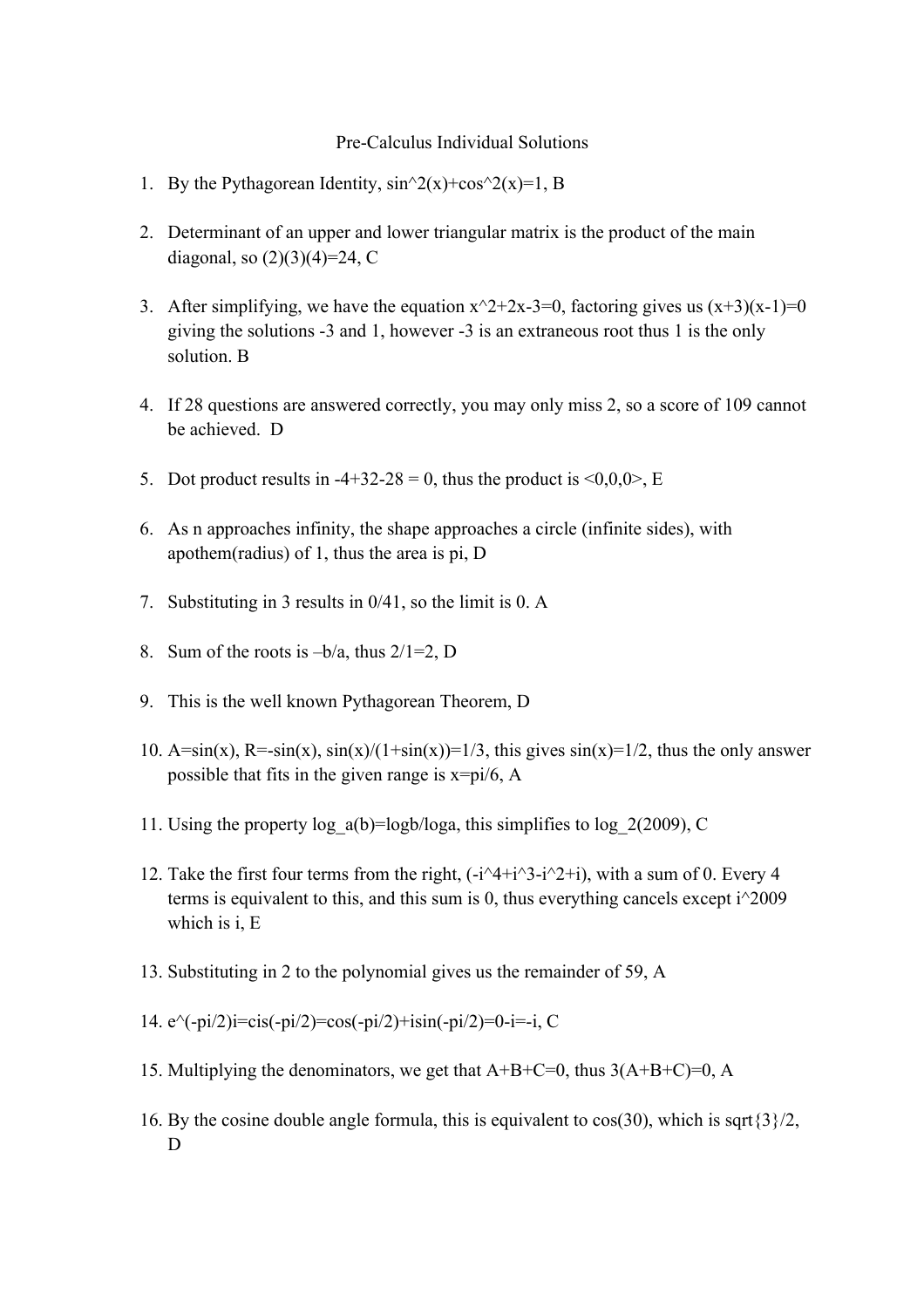- 17. 1/2+sqrt{3}/2+sqrt{3}+2sqrt{3}/3+sqrt{3}/3=(5sqrt{3}+5)/2, B
- 18. Amplitude=|-6|=6, period=2pi/1=2pi, thus sum is 6+2pi, D
- 19. absin(theta)/2=(10)(60)(sin150)/2=300sin150=150,E
- 20. B^2-4AC=-80<0, thus this is an ellipse, B
- 21. cot(2theta)= $(A-C)/B$ , cot(2theta)= $1/sqrt{3}$ , theta=pi/6, A
- 22. P(Prime with first die)=1/2, now we must consider all the possibilities that add up to a prime with the prime given in the first case. If the prime given we rolled was 2, then the only numbers that would also make the sum a prime would be 1,3 and 5. If the prime rolled from the first die was a 3, then the only numbers would be 2 and 4. The last case is if the prime was a 5, making the only possible numbers be either 2, or 6. Thus from the  $2<sup>nd</sup>$  die, we have a total of 7 possibilities, out of 18, and multiplying that from the 1/2 from the first die gives us a probability of 7/36, A
- 23. The information given in the problem suggests a parabola with vertex (0,40) and the two points on the parabola  $(-25,0)$  and  $(25,0)$ . It is easy from here to obtain the equation of the parabola:  $y=(-8/125)x^2+40$ . 20 ft from the side is 5 ft from the center, so plugging in 5 results in the height of 192/5, C
- 24. Using long division results in  $n^2-100n+10000-999900/(n+100)$ , thus we want 999900/ $(n+100)$  to be an integer, and the largest possible value of n that achieves this is when n+100=999900, so n=999800, E
- 25. Using law of cosines with the angle between the side lengths 5 and 4, results in  $cos(a)=1/2$ , there  $sin(a)=sqrt{3}/2$ , and the area of the triangle is given by  $absin(a)/2$ , or  $5$ sqrt $\{3\}$ , B
- 26. The numerator simplifies to 1/sinx, whereas the denominator is an application of sin addition rule resulting in sinx, therefore the answer is  $csc^2( x)$ , C
- 27. Since we want this function to be continuous, the two pieces must be equal at k, so we have k^2-k=k^3+k^2-3k, which results in k^3=2k, and since k>0, we get that  $k=sqrt{2}$ , E
- 28. We have infinite geometric series within each other. The first row starts off with 1, 1/2,1/4…, the second row goes 1/2, 1/4, 1/8,…the third row goes 1/4, 1/8, 1/16….etc. The sum of the first row is  $1/(1/2)=2$ , the sum of the second row is  $(1/2)/(1/2)=1$ , the sum of the third row is  $(1/4)/(1/2)=1/2$ , and so on. Therefore we now have to sum up  $2+1+1/2+...$ , which is given by  $2/(1/2)=4$ , B